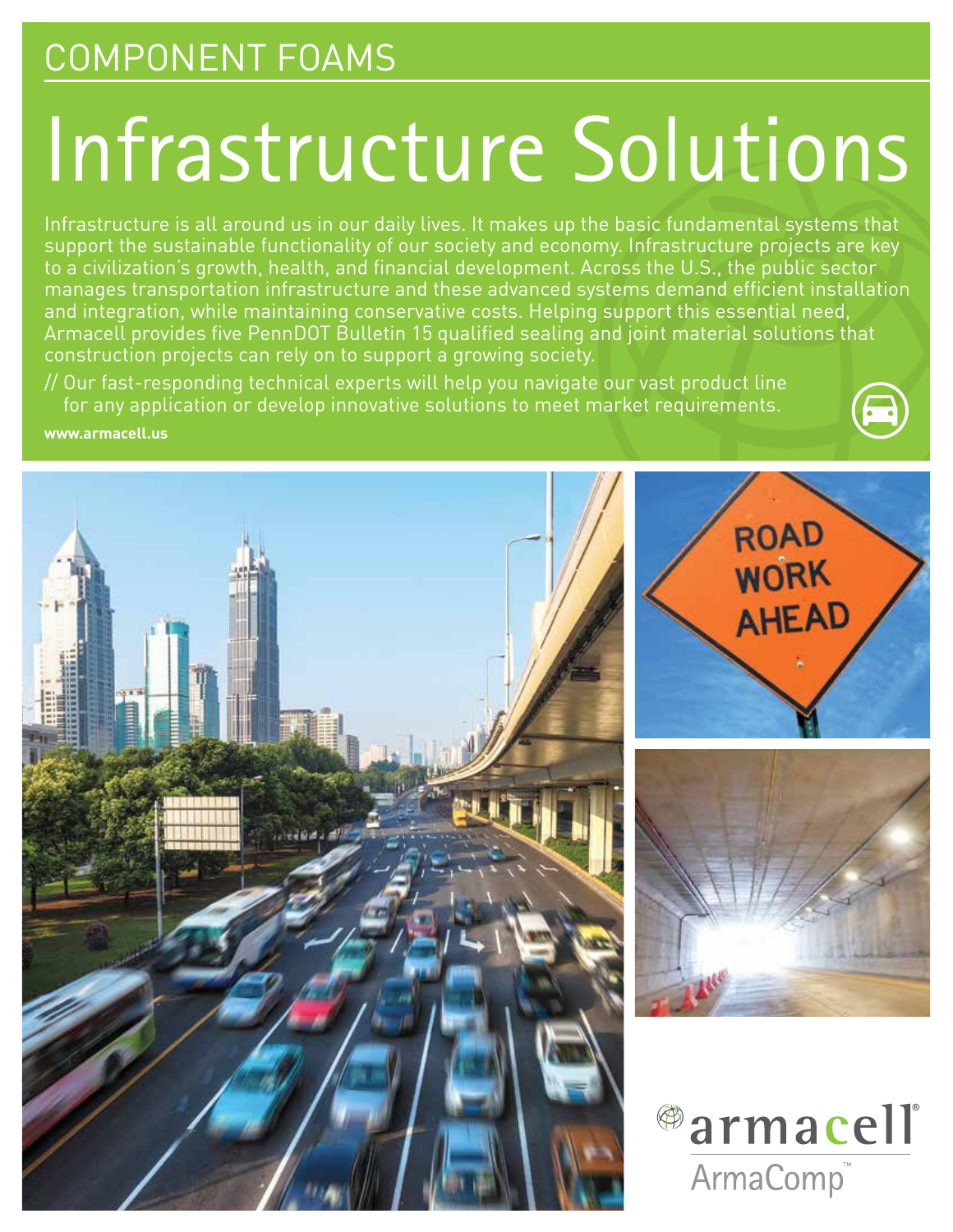# Infrastructure Innovation Investing in Our Future

America's infrastructure connects our communities as a modern nation. It is represented in many forms such as highways, roads, bridges, water conveyance, sewers, ports, mass transit, aviation, telecommunications, and railway systems. In order to grow with the times, our infrastructure must be expanded and maintained constantly. In 2019, the federal government spent \$29 billion on infrastructure and transferred an additional \$67 billion in infrastructure spending to state and local public governments.<sup>1</sup> Included in this public sector spending are six types of transportation and water infrastructure:

// Highways // Water transportation // Mass transit and rail // Water resources // Aviation // Water utilities

1 https://usafacts.org/state-of-the-union/transportation-infrastructure/

**Did You Know? More than** 

**25% of bridges in the United States need significant repairs or are handling more traffic than they were designed to carry. This translates to a whopping 150,000 bridges that aren't up to snuff!**

(source: https://www.carinsurance.org/ 15-startling-facts-about-americas-infrastructure/)



More than half of the federal transportation spending is actually used for muchneeded highway projects. Since roads and highways make up such a large part of budgeted infrastructure activity, it is especially important that the construction process is cost-efficient and timely. Due to the seasonal nature of infrastructure construction (starting after the last freeze and completing before the next) there will always be aggressive timelines. Knowing this, contractors, engineers and architects need to find simple, effective, and approved solutions to meet these strict requirements. Road and highway projects can be completed faster with the use of precast concrete box culverts instead of site-pouring concrete. Water conveyance jobs can also benefit from the use of precast culverts to ensure speedy completion. On both of these types of construction projects, culverts need to be properly secured and sealed between the structures.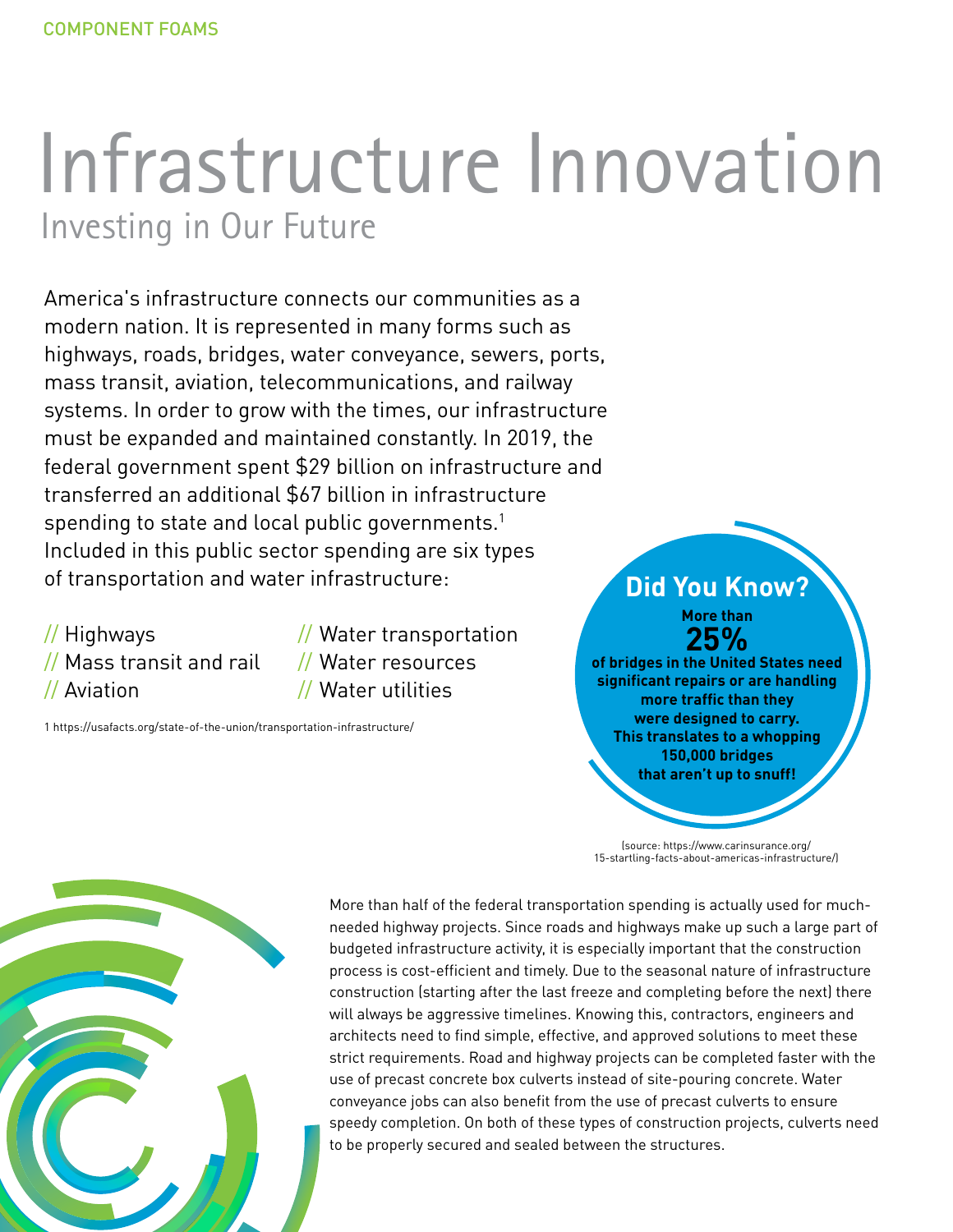#### **Armacell Approved By PennDOT**

Pennsylvania Department of Transportation's (PennDOT) rigorous product scrutiny process requires consistent, reliable testing results and tolerances. Being approved to be on the PennDOT Bulletin 15 qualified products list means customers, converters, fabricators, and specifiers can rest assured that included product solutions have demonstrated a high performance in accordance with department specifications.

Armacell's Monarch® 2062 and 2045 were approved in 2005 by PennDot as sources for specified seals used between sections of pre-cast, reinforced concrete box culverts. Monarch 2062 is also approved as closed-cell joint material for preset concrete bridge beams. Armacell's EnsoLite® IG2, IG3, and IV3 were recently added to Bulletin 15 as approved closed-cell Neoprene joint material as well. Ensolite IG2, like Monarch 2062, specifically can be used in both culverts and bridge beams. This totals five products that Armacell offers to support the infrastructure market.

| Penn DOT Bulletin<br><b>15 Section</b>                     | <b>Penn DOT Bulletin</b><br><b>15 Subsection</b> | Penn DOT Bulletin<br>15 Product<br>Classification              | <b>Armacell Product</b>                               |
|------------------------------------------------------------|--------------------------------------------------|----------------------------------------------------------------|-------------------------------------------------------|
| 1085 Precast<br>Reinforced Concrete<br><b>Box Culvert</b>  | 1085.2(m)1<br>Neoprene Joint<br>Material         | Closed-Cell<br>Neoprene Sponge,<br>Type 2, Class C.<br>Grade 5 | Armacell<br>[Monarch®] 2045                           |
| 1085: Precast<br>Reinforced Concrete<br><b>Box Culvert</b> | 1085.2(m)1<br>Neoprene Joint<br>Material         | Closed-Cell<br>Neoprene Sponge,<br>Type 2, Class C.<br>Grade 2 | Armacell<br>[Monarch <sup>®</sup> ] 2062              |
| 1085 Precast<br>Reinforced Concrete<br><b>Box Culvert</b>  | 1085.2(m)1<br>Neoprene Joint<br>Material         | Closed-Cell<br>Neoprene Sponge,<br>Type 2, Class C,<br>Grade 3 | Armacell<br>(EnsoLite®) IV3                           |
| 1085: Precast<br>Reinforced Concrete<br><b>Box Culvert</b> | 1085.2(m)1<br>Neoprene Joint<br>Material         | Closed-Cell<br>Neoprene Sponge,<br>Type 2, Class C.<br>Grade 3 | Armacell<br>(EnsoLite®) IG3                           |
| 1085 Precast<br>Reinforced Concrete<br><b>Box Culvert</b>  | 1085.2(m)1<br>Neoprene Joint<br>Material         | Closed-Cell<br>Neoprene Sponge,<br>Type 2, Class C.<br>Grade 2 | Armacell<br>[EnsoLite®] IG2                           |
| 1107 Prestressed<br>Concrete Bridge<br><b>Beams</b>        | 1107.02(p)<br>Neoprene Joint<br>Material         | Closed-Cell<br>Neoprene Sponge,<br>Type 2, Class C.<br>Grade 2 | Armacell<br>[Monarch®] 2062<br>and (EnsoLite®)<br>IG2 |

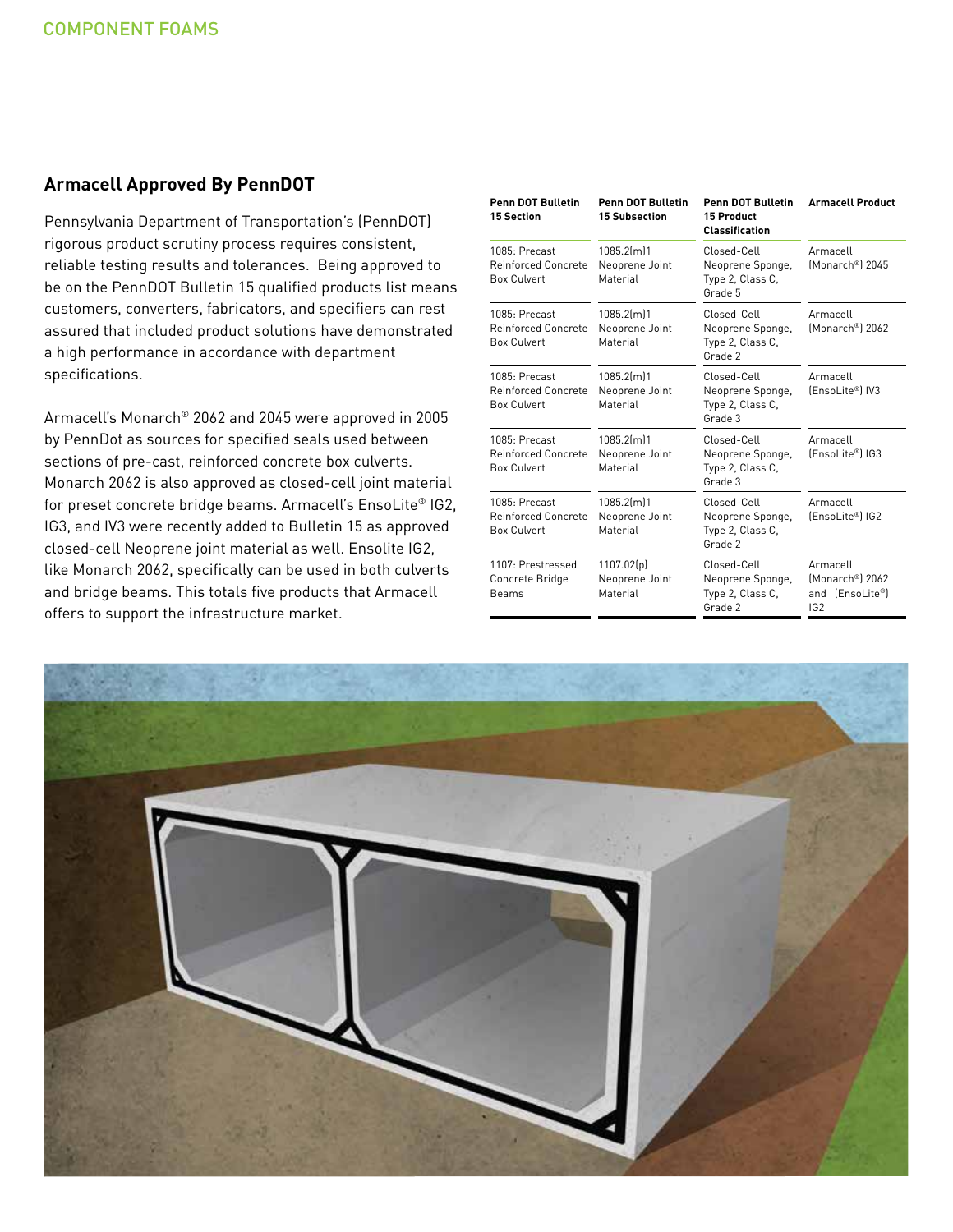#### **Converter or Fabricator Benefits**

Monarch® high-performance elastomeric, closed-cell foams, which are produced in bun or block form, offer low water absorption, low-temperature resistance, high ozone resistance, exceptional compression deflection, flexibility, and the durability required to make an effective gasketing product to use between interlocking concrete structures. EnsoLite® foam solutions are also, high-performance, elastomeric closed-cell foam with the added benefit of being produced in continuous rolls. Using continuous roll material, gasket fabricators can gain efficiency when converting EnsoLite foam rolls into long sections of gasketing or tape. This efficiency is a benefit not only to the convertor, but also the installer as longer segments of gasketing are easier to apply. These advantages not only reduce production and installation costs, they also increase savings for the end user. Both Monarch and EnsoLite are also proudly made in the USA.

#### **Armacell PennDOT approved products are excellent for use in the following applications:**

- ✓ Highway Construction
- Tunnel Installations
- ✓ Utility Trench or Tunnel Systems
- Bridge Construction and Replacements
- Water Conveyance
- Stormwater Management Systems (Retention, detention, filtration)
- Environmental Encasements
- Underground Pedestrian and Wildlife Tunnels

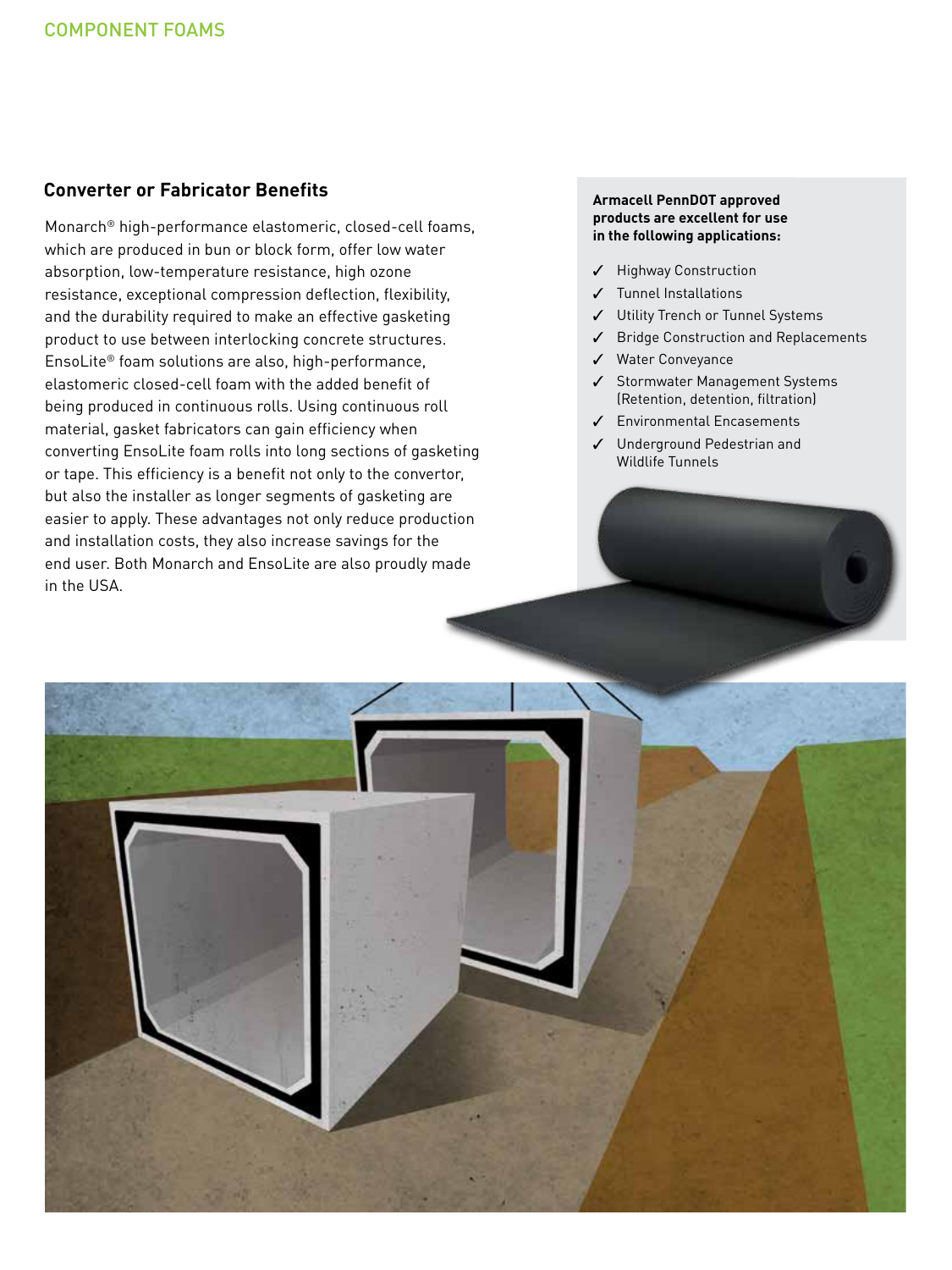#### **Product Attributes and Specifications**

- // Closed-cell foam
- // Low water absorption
- // Low change in compression deflection after heat exposure
- // Good ozone resistance
- // Low temperature resistance
- // Meets the requirements of ASTM D 1056

### **Did You Know?**

**Traffic jams caused by poor transit infrastructure cost Americans** 

#### **4 billion hours and nearly**

**3 billion gallons**

**of gasoline a year.**

(source: https://www.carinsurance.org/15-startlingfacts-about-americas-infrastructure/

#### **Buns**

| Product         | Width<br>(inches) | Width<br>(meters) | Length<br>(feet) | Length<br>(meters) | <b>Thickness</b><br>(inches) | <b>Thickness</b><br>(mm) |
|-----------------|-------------------|-------------------|------------------|--------------------|------------------------------|--------------------------|
| Monarch<br>2045 | 40                | 1.02              | 4.00             | 1.22               | 1.00                         | 25.40                    |
| Monarch<br>2062 | 40                | 1.02              | 4.50             | 1.37               | 2.00                         | 50.80                    |

#### **Rolls**

| <b>Product</b>                     | Width<br>(inches) | Width<br>(meters) | Length<br>(feet) | Length<br>(meters) | <b>Thickness</b><br>(inches) | <b>Thickness</b><br>(mm) |
|------------------------------------|-------------------|-------------------|------------------|--------------------|------------------------------|--------------------------|
| <b>EnsoLite</b><br>IG <sub>2</sub> | 54                | 1.37              | 100              | 30.48              | 1.25                         | 31.75                    |
| <b>EnsoLite</b><br>IG <sub>2</sub> | 54                | 1.37              | 50               | 15.24              | 1.25                         | 31.75                    |
| <b>EnsoLite</b><br>IG <sub>2</sub> | 58                | 1.46              | 100              | 30.48              | 0.88                         | 22.35                    |

| <b>Product</b>                     | Width<br>(inches) | Width<br>(meters) | Length<br>(feet) | Length<br>(meters) | <b>Thickness</b><br>(inches) | <b>Thickness</b><br>(mm) |
|------------------------------------|-------------------|-------------------|------------------|--------------------|------------------------------|--------------------------|
| <b>EnsoLite</b><br>IG <sub>3</sub> | 54                | 1.37              | 50               | 15.24              | 1.00                         | 25.40                    |
| <b>EnsoLite</b><br>IG <sub>3</sub> | 54                | 1.37              | 50               | 15.24              | 1.25                         | 31.75                    |

| <b>Product</b>                     | Width<br>(inches) | Width<br>(meters) | Length<br>(feet) | Length<br>(meters) | <b>Thickness</b><br>(inches) | Thickness<br>(mm) |
|------------------------------------|-------------------|-------------------|------------------|--------------------|------------------------------|-------------------|
| <b>EnsoLite</b><br>IV <sub>3</sub> | 54                | 1.37              | 100              | 30.48              | 1.25                         | 31.75             |
| <b>EnsoLite</b><br>IV <sub>3</sub> | 54                | 1.37              | 50               | 15.24              | 1.50                         | 38.10             |
| <b>EnsoLite</b><br>IV <sub>3</sub> | 48                | 1.22              | 50               | 15.24              | 1.25                         | 31.75             |
| <b>EnsoLite</b><br>IV <sub>3</sub> | 54                | 1.37              | 50               | 15.24              | 1.25                         | 31.75             |